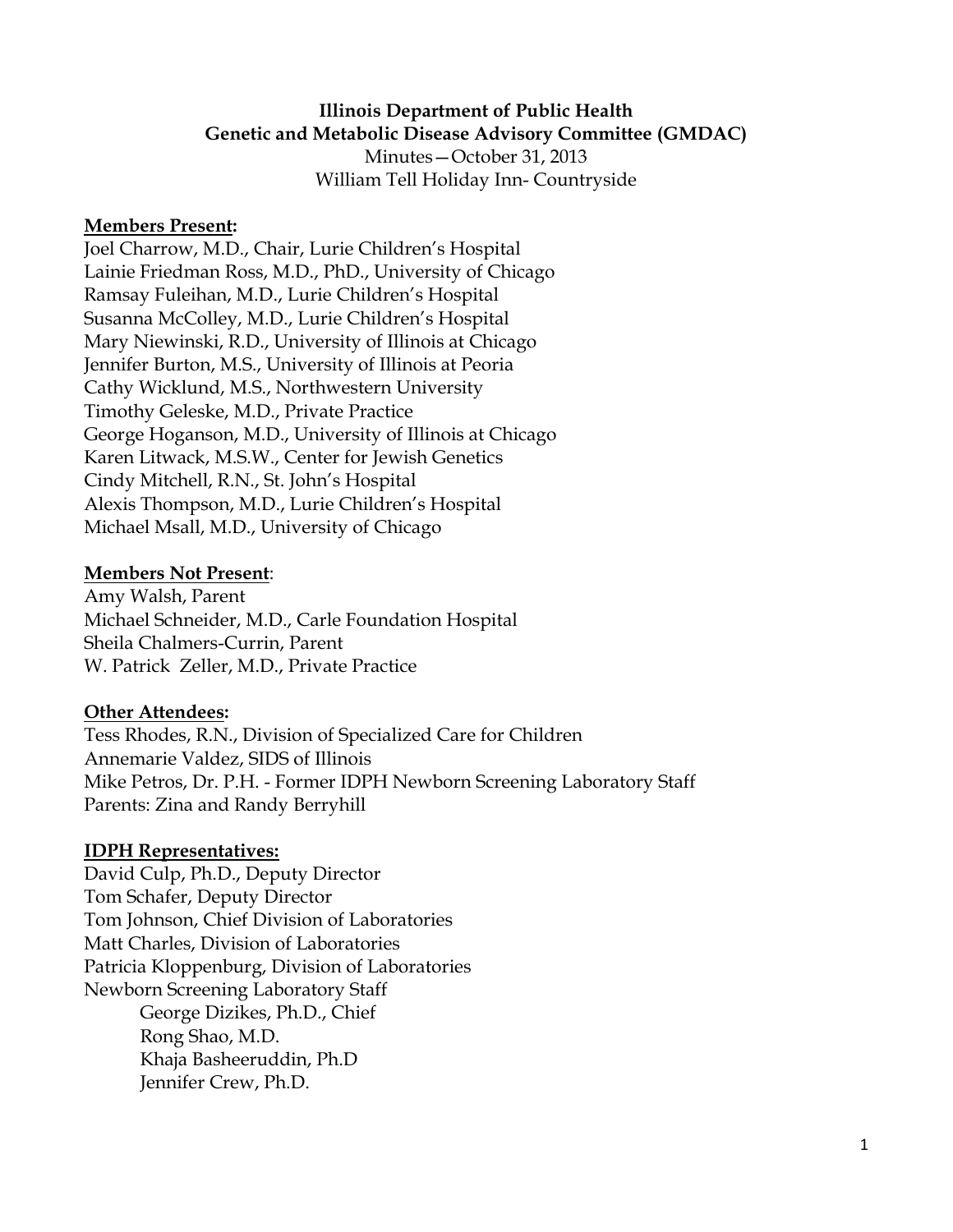## **Genetics/Newborn Screening Follow-Up Program:**

Claudia Nash, Program Administrator Jean Becker, Nurse Consultant Heather Shryock, Data Manager Nikki Woolverton, Grants Manager Linda Robinson, Graduate Intern

### **Introductions**

The meeting was called to order at 10:15 a.m. and introductions were made for members and others present.

## **Review of Committee Member Appointment Terms**

Claudia Nash reviewed the committee structure and reminded attendees that member appointments are for a three year term with eligibility for one reappointment. Currently, two vacancies exist; pathologist and local public health agency representative. In June 2014, the term of appointment for six members will expire, and new members are being sought. Recommendations for new members to fill the openings were encouraged and may be submitted to Claudia.

## **Approval of Minutes**

The minutes of the April 18, 2013 spring meeting and the November 15, 2012 meeting were unanimously approved.

### **Subcommittee Reports**

# **Newborn Screening and Laboratory Subcommittee (NSLS)**

A copy of the NSLS February 27, 2013 and September 18, 2013 meeting minutes was provided to members, and Dr. Hoganson summarized the meetings for the group. Dr. Hoganson noted that the number of positive galactosemia reports was significantly less during the summer of 2013 than in the previous year. The status of IDPH laboratory developments with regard to LSD and SCID testing and changes in MS/MS testing was discussed. The importance of developing an electronic interface between IDPH and the birth hospitals and specialists was reiterated.

# **Lysosomal Storage Disorders Subcommittee**

The minutes of the last subcommittee meeting held October 17, 2013 were reviewed. Diagnostic protocols for each disorder included in LSD screening have been developed and approved by members of this group, which will be implemented to assure consistency among centers with regard to diagnostic follow-up and testing. Claudia Nash reported this subcommittee will meet next on December 19, 2013 and will discuss methods of data collection and sharing for all newborns with a positive LSD screening test. The group has obtained and reviewed data from Missouri, since LSD newborn screening has begun in that state.

# **Cystic Fibrosis (CF) Collaborative**

Dr. McColley indicated that the Collaborative continues to meet regularly, holding two meetings nearly each month, with representation from most of the fifteen CF centers that serve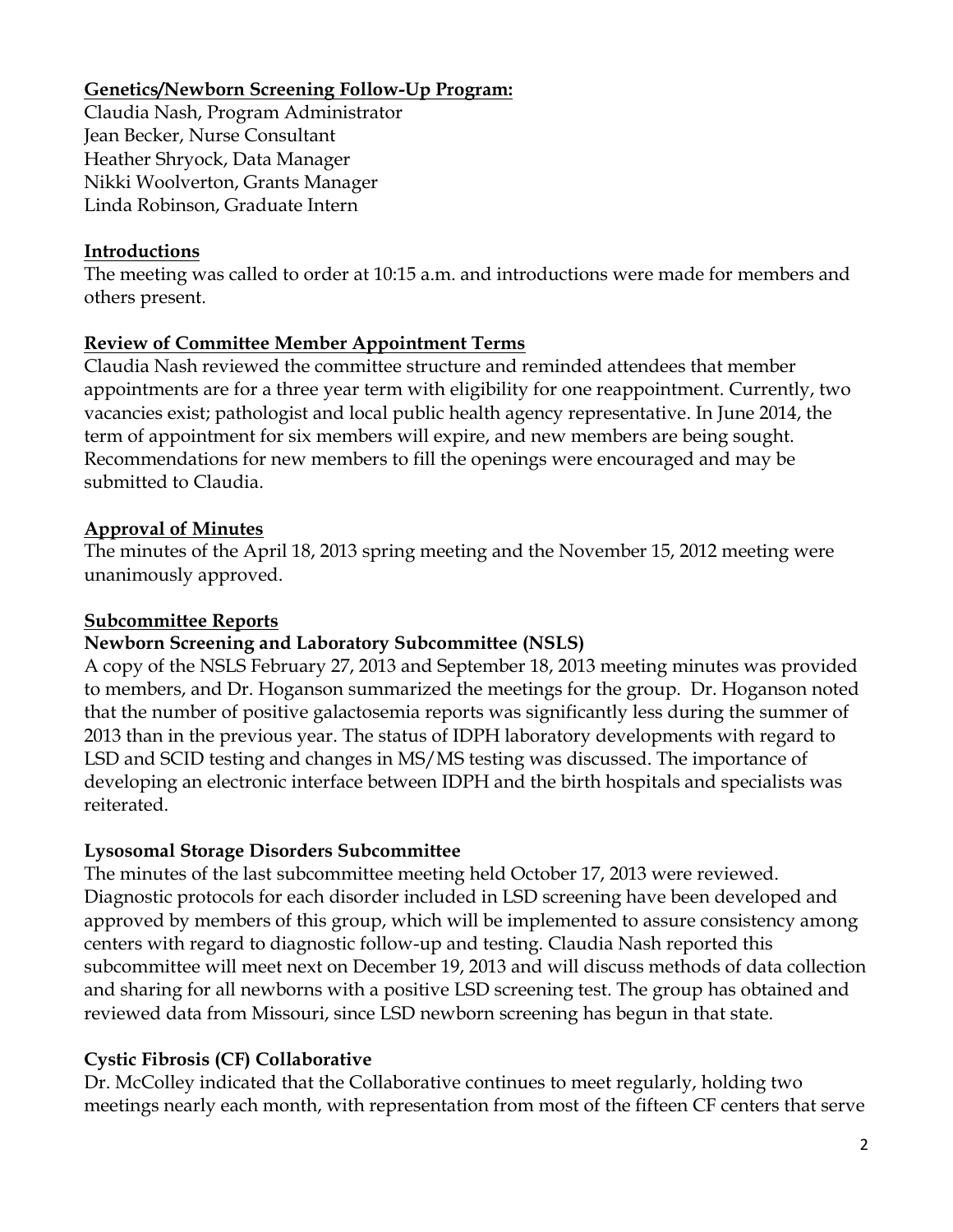Illinois patients. The last meetings were held September 19 and 25. A sweat test checklist was developed for labs to utilize in an effort to improve the rate of satisfactory sweat tests. The collaborative recommended that the IDPH lab discontinue reporting the F508C mutation. IDPH will not be able to participate in a research study at the University of Wisconsin regarding next generation sequencing, since currently there is no authority for IDPH to share samples with another laboratory. The sensitivity of the current mutation testing panel was discussed with Dr. McColley indicating nationally there is a 95-97% sensitivity rate.

#### **Newborn Screening Hemoglobinopathy Collaborative**

Dr. Thompson reported that this collaborative has been meeting every 2-3 months with participation from several of the pediatric hematologists. Minutes of the last meeting held August 26, 2013, were distributed. Long term follow-up information collected by IDPH is being reviewed and the collection form may be modified to improve compliance with reporting. IDPH staff will review more data and report further to the collaborative. Requests to IDPH for older newborn screening records to document trait status to comply with the NCAA policy of requiring sickle cell status for college athletes was discussed. The impact this practice is having on state newborn screening programs is being reviewed by the Secretary's Discretionary Advisory Committee on Heritable Disorders in Newborns and Children, which will provide further guidance to states. This is an ongoing topic of discussion by SDACHDNC and American Society of Hematology. When newborn screening results are provided to consumers for this purpose, many states include a disclaimer that this was not the intentional use for newborn screening, and many states also include educational information about the implications of trait status. The Centers for Disease Control and Prevention are revising their educational information on sickle cell trait, which should be available in the next few months.

### **Newborn Screening Expansion Subcommittee (NSES)**

Claudia Nash reported the NSES has not met since the last full committee meeting, and there have been no requests for additional disorders to be reviewed by this group.

### **Critical Congenital Heart Disease (CCHD) Newborn Screening Update**

Public Act 98-0440 was signed into law by the Governor August 16, 2013 which mandated Illinois birth hospitals to screen all newborns for critical congenital heart disease using pulse oximetry, effective immediately. The IDPH Director, Dr. Hasbrouck, has determined that at this time, IDPH will not collect any screening data, but will simply provide guidance to hospitals and serve as a resource for information. The newborn screening administrative rules are currently being amended to address the addition of CCHD to the Illinois screening panel. In addition, other changes are being made to the administrative code to address newborn screening sample retention, and data sharing. These amendments to the code should be finalized in the summer of 2014.

### **Update – Timeline for Implementation of Expanded Testing**

Dr. Dizikes reported that work is proceeding with testing of de-identified samples for both LSDs and SCID, and a sample exchange with Perkin Elmer Genetics laboratory is being planned during the validation phase of testing. It is anticipated that a pilot testing period for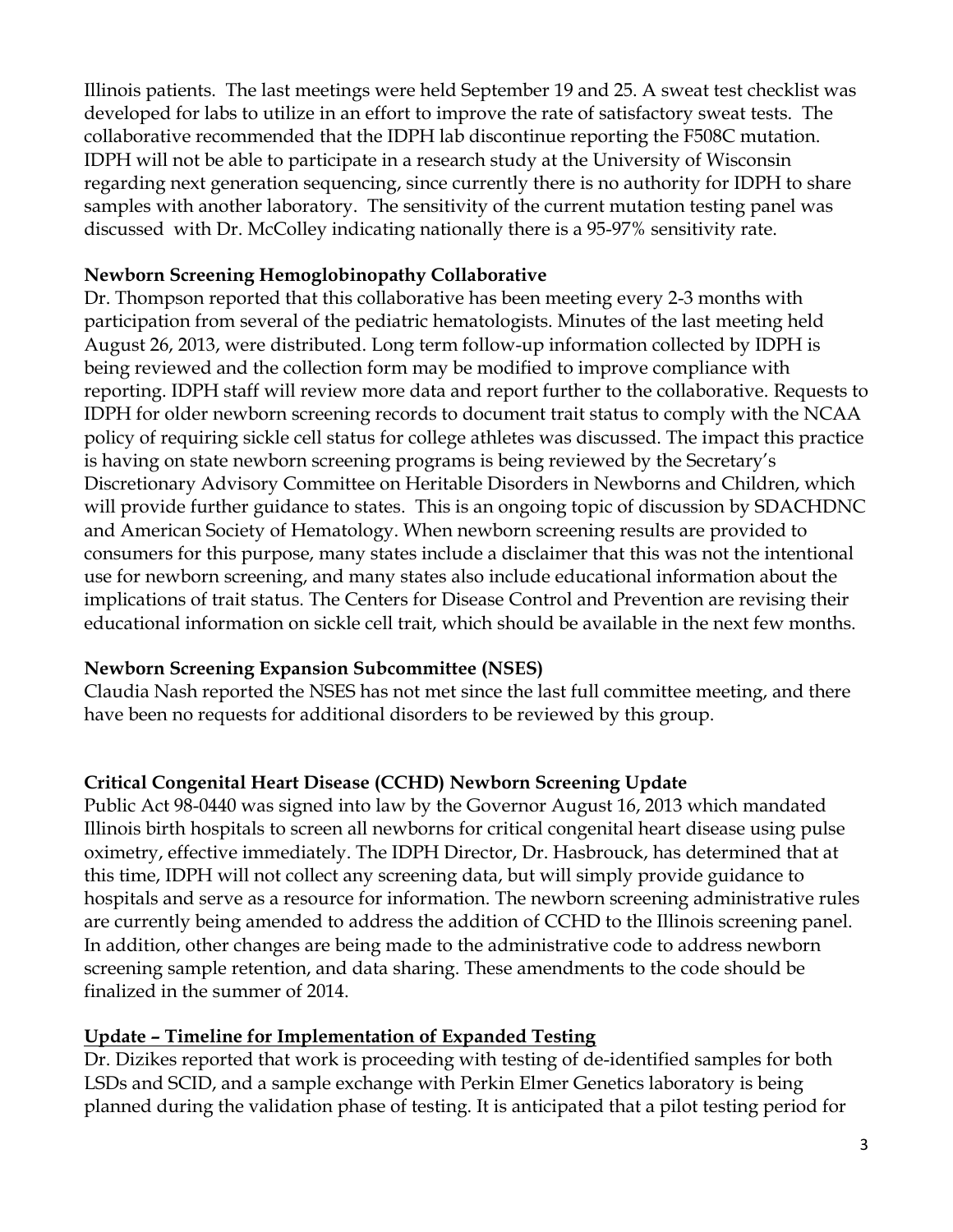SCID will begin in the Spring of 2014 with samples from two birth hospitals, and will begin a month or so later for LSDs with samples from one hospital. Following the conclusion of the pilot testing period, statewide testing will be implemented, no later than July 1, 2014 for both SCID and LSD screening . Testing for MPS II is not yet ready, and will not be implemented at that time. Changes to the Perkin Elmer database are being completed to accommodate the new testing, as well as changes to the hard copy laboratory report, which will be increased to three pages. Hospital IT programs will be notified of these upcoming additions to the newborn screening panel, so they can make necessary modifications to their database prior to July 2014.

### **IDPH Report**

## **Newborn Screening Laboratory**

Dr. Dizikes also stated that work is continuing regarding implementation of an electronic data transfer interface between the IDPH newborn screening laboratory and Northwestern Memorial Hospital, which has the highest number of births in the state. This HL7 interface would create an electronic transfer of patient information to IDPH directly from the medical record and would transfer newborn screening test results from IDPH to the hospital medical record. Once this process is successfully in place at Northwestern, it will be implemented at other birth hospitals, which should reduce data entry time and errors for hospital and IDPH staff.

Dr. Dizikes reported that work is proceeding with moving to a non-derivatized method of testing for amino acids and acylcarnitines, but this won't be implemented until testing for LSDs and SCID is operational. This method will also include succinylacetone testing for each specimen, but will no longer detect malonic aciduria. New GSP testing instruments will be installed for T4, TSH and 17-hydroxy progesterone testing, which ultimately will also be used for total galactose, GALT and biotinidase assays.

# **Newborn Screening Follow-Up Program**

Claudia Nash introduced Jean Becker, a nurse recently hired with the follow-up program. Staff have been working to provide more detailed feedback to hospitals regarding timeliness of specimen submission, with many hospitals now requesting monthly data. Staff have developed educational materials for SCID and LSDs and are making necessary changes to the IDPH Web site and hard copy educational materials. Staff continue to conduct monthly or periodic meetings of the CF Collaborative, Hemoglobinopathy Collaborative, LSD Subcommittee, and Newborn Screening Laboratory Subcommittee. In addition, staff participate in monthly national conference calls regarding CCHD screening, SCID implementation, and hemoglobinopathy screening, as well as in Region 4 Genetics Collaborative workgroups regarding long-term follow-up and endocrine disorders. With continued requests for data being received, further efforts are being made to explore improved methods of extracting data from the Perkin Elmer newborn screening data system.